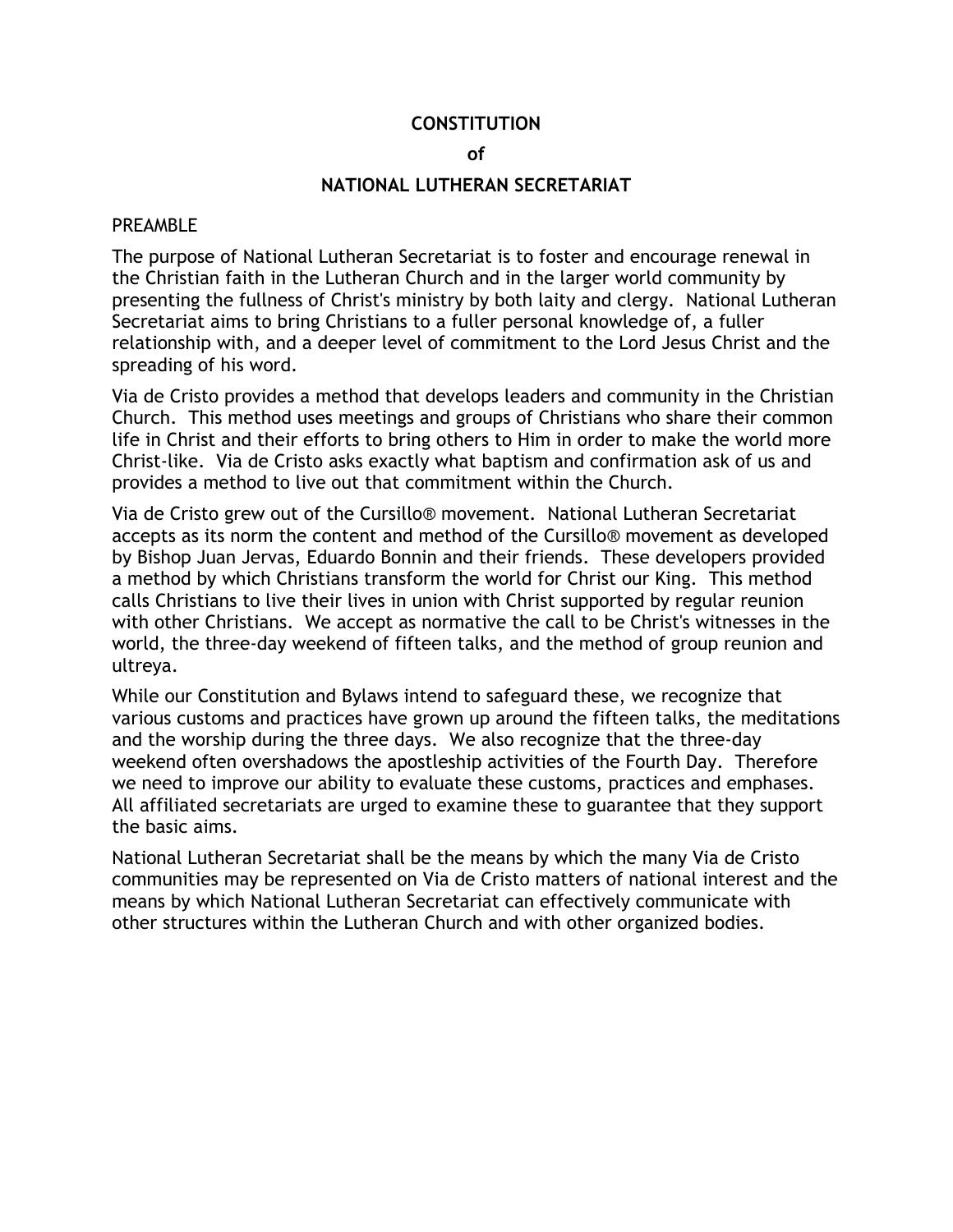### **Article 1 - Name**

- 1. The name of this organization shall be: National Lutheran Secretariat.
- 2. National Lutheran Secretariat shall be incorporated in Minnesota.
- 3. The Executive Committee shall appoint a registered agent and may change the registered agent as appropriate.

### **Article 2 - Purpose**

National Lutheran Secretariat is organized exclusively for charitable, religious, educational, and scientific purposes, including, for such purposes, the making of distributions to organizations that qualify as exempt organizations under section 501(c)(3) of the Internal Revenue Code of 1986 as they now exist or as they may be hereafter amended.

National Lutheran Secretariat is organized for the purposes of:

- 1. Supporting, strengthening and guiding the autonomous secretariats affiliated with it so that the Church may more effectively Christianize its community;
- 2. Assisting the affiliated secretariats in developing Christian leaders and their awareness of their responsibility to Christ, the local church, and the environment in which they live;
- 3. Coordinating the flow of information and resources among the various affiliated secretariats;
- 4. Encouraging the use of liturgy and rollo outlines which are in keeping with general Lutheran practice;
- 5. Providing organization and direction for affiliated secretariats; and
- 6. Expanding the Via de Cristo movement in the United States and throughout the world.

The Corporation considers itself to be united by a common faith in God, in Jesus Christ as Lord and Savior, and in the Holy Spirit, and by a common love for all people. The Corporation shall receive and maintain a fund or funds of real or personal property, or both, subject to the restrictions hereinafter set forth, to use and apply the whole or any part of the income therefrom, and the principal thereof, exclusively for religious, educational and charitable purposes, either directly or by contributions to organizations that qualify as exempt organizations under Section 501(c)(3) of the Internal Revenue Code of 1986 and its regulations as they now exist or as they may hereafter be amended.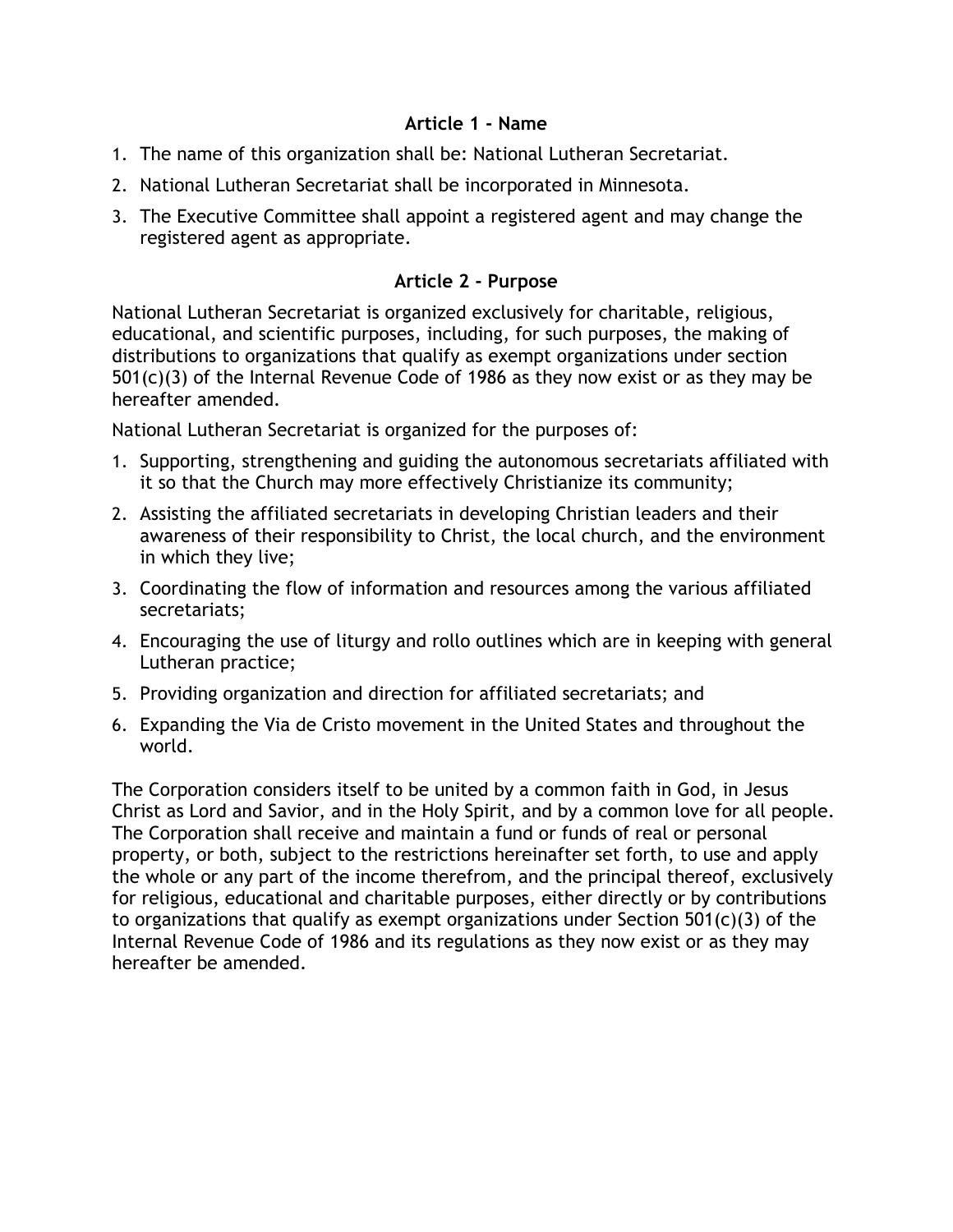### **Article 3 - Meetings**

- 1. National Lutheran Secretariat shall have one annual meeting, the date being set according to the Bylaws.
- 2. Special meetings may be set according to the Bylaws of National Lutheran Secretariat.
- 3. Member secretariats shall send at least one delegate to the annual and any special meeting as stated in the Bylaws.
- 4. A quorum of the delegates shall be as stated in the Bylaws.
- 5. All member secretariats shall be notified of the annual meeting at least 90 days in advance of the annual meeting.

## **Article 4 - Membership**

- 1. Membership in the corporation National Lutheran Secretariat shall be open to any autonomous secretariat that wishes to be affiliated with the corporation and expresses its concurrence with the Constitution through formal ratification, whether or not the secretariat uses Via de Cristo in its name.
- 2. Delegates to the annual and to special meetings of National Lutheran Secretariat shall be elected or appointed by the governing body or membership of the affiliated secretariats.

# **Article 5 - Officers and Executive Committee**

- 1. The officers of National Lutheran Secretariat shall be President, Vice-President(s), Secretary, Treasurer and Spiritual Director. They shall be elected from among the delegates in attendance at an annual meeting, persons who have attended an Annual Meeting as a delegate within five years of the year of the election, persons then serving on the Executive Committee, or persons who have served on the Executive Committee within five years of the year of the election. In order to be eligible to be elected, the person must attend the meeting at which the election is conducted.
- 2. The officers, acting together, shall constitute the Executive Committee. The Executive Committee shall be the Board of Directors of National Lutheran Secretariat corporation.

# **Article 6 - Committees**

Standing or special committees may be designated by the president as necessary to assist the corporation to further its purposes. Their organization and purpose shall be as stated in the appointment.

# **Article 7 - Records**

The corporation shall keep correct and complete books and records of account and shall keep minutes of any and all meetings of its delegates or Executive Committee or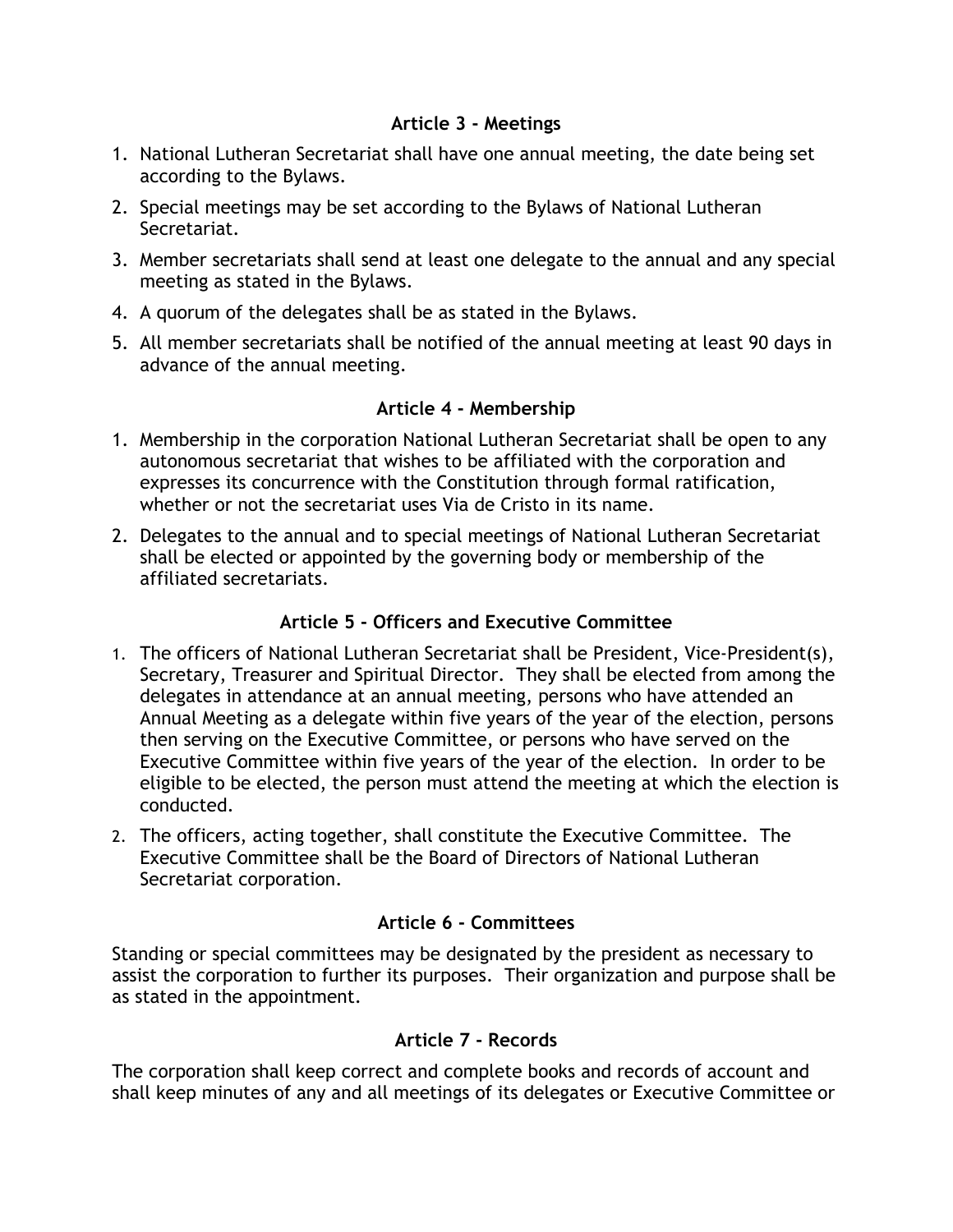committees. Such records shall be kept at the principal office of the corporation or place designated by the Executive Committee and shall be available for inspection by any person connected with National Lutheran Secretariat. Such records are to be retained in perpetuity. A yearly reconciliation of the financial records shall be conducted and submitted at the annual meeting. Additional guidelines may be stated in the Bylaws.

### **Article 8 - Bylaws**

National Lutheran Secretariat shall adopt such Bylaws as may from time to time be necessary. No Bylaw may conflict with this Constitution.

### **Article 9 - Dissolution**

Upon dissolution of the corporation, whether voluntary, involuntary or by operation of law, the Executive Committee shall, after paying all liabilities of the corporation, distribute all remaining assets, in equal portions, to Secretariats affiliated with National Lutheran Secretariat at the time of dissolution and are exempt from federal income tax under Section 501(c)(3) of the Internal Revenue Code or corresponding section of any future federal tax code, or shall be distributed to the federal government, or to a state or local government, for a public purpose. Any such assets not disposed of shall be disposed of by a court of competent jurisdiction in the county in which the principal office of the organization is then located, exclusively for such purposes or to such organizations, as said Court shall determine, which are organized and operated exclusively for such purposes.

### **Article 10 - Amendments**

- 1. Except as otherwise provided by law, the Constitution of National Lutheran Secretariat may be amended by the delegates at any meeting thereof.
- 2. A proposed amendment of this Constitution shall be submitted in writing to the Executive Committee at least 120 days prior to the date of the annual meeting or any other legally called meeting to ensure time for review by the affiliated secretariats.
- 3. Any such amendment must be passed by two-thirds of the delegates at a legally constituted meeting. The approved amendment must then be sent to all affiliated secretariats for formal ratification.
- 4. Formal ratification by two-thirds of all the recognized affiliated secretariats is required for the adoption of any amendment to the constitution. The time frame for such ratification shall be set by the members of National Lutheran Secretariat.
- 5. Except as otherwise provided by law, the Bylaws of National Lutheran Secretariat may be amended or adopted at any legally called and conducted meeting of National Lutheran Secretariat by a two-thirds majority of the delegates present.